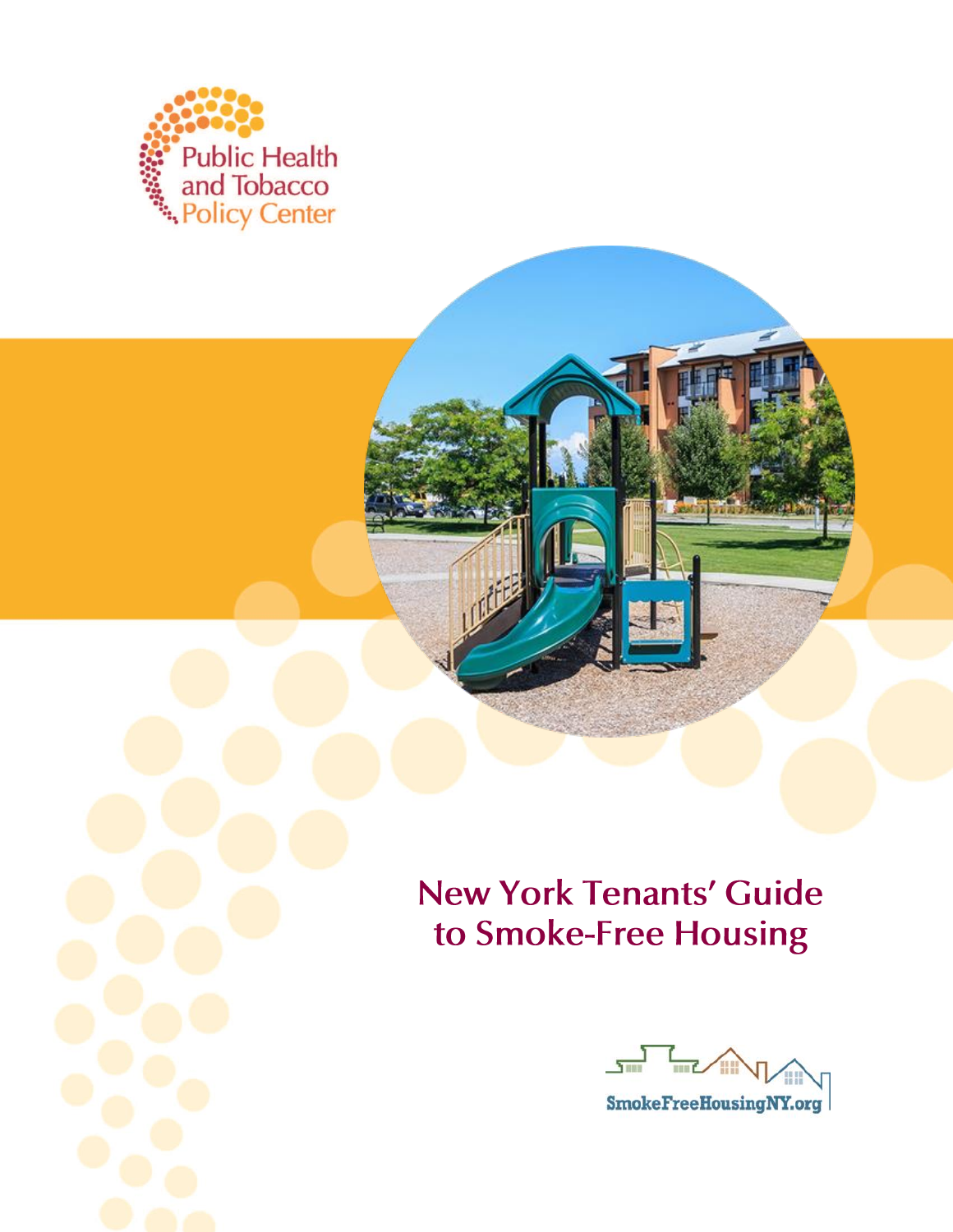This guide is based on *Going Smoke-Free: A Guide for Tenants* developed by the Public Health Advocacy Institute for the Massachusetts Department of Public Health.

It has been adapted for use with the permission of the Public Health Advocacy Institute and the Massachusetts Department of Public Health.

September 2011. All rights reserved. Public Health and Tobacco Policy Center.



 $\Box$ **SmokeFreeHousingNY.org** 

## **Public Health and Tobacco Policy Center**

Contact:

Public Health Advocacy Institute *at* Northeastern University School of Law 360 Huntington Ave, 117CU Boston, MA 02115 Phone: 617-373-8494 tobacco@tobaccopolicycenter.org

**The Public Health and Tobacco Policy Center** is a resource for the New York Department of Health. It is funded by the New York State Department of Health and works with the New York State Tobacco Control Program, the New York Cancer Prevention Program, as well as the programs' contractors and partners to develop and support policy initiatives that will reduce the incidence of cancer and tobacco-related morbidity and mortality.

**SmokeFreeHousingNY** is comprised of community partnerships funded by the New York State Tobacco Control Program. It is working to increase the availability of smoke-free multi-unit housing through educating and providing technical assistance to public and private landlords throughout New York.

**This work provides educational materials and research support for policy initiatives. The legal information provided does not constitute and cannot be relied upon as legal advice.**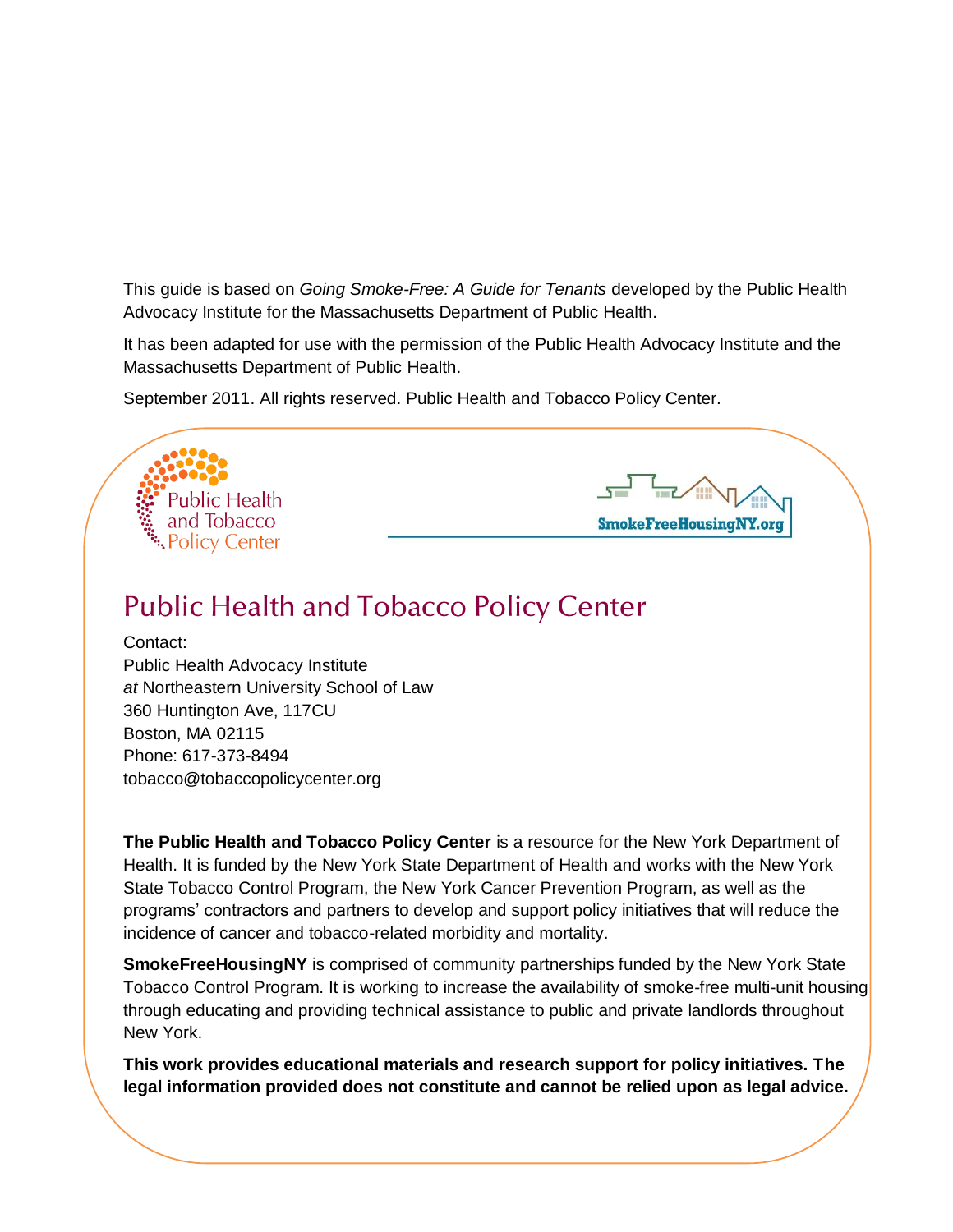# **Table of Contents**

| Secondhand Smoke is More than a Nuisance. It's a Serious Health Hazard2 |  |
|-------------------------------------------------------------------------|--|
|                                                                         |  |
|                                                                         |  |
|                                                                         |  |
|                                                                         |  |
|                                                                         |  |
|                                                                         |  |
|                                                                         |  |
|                                                                         |  |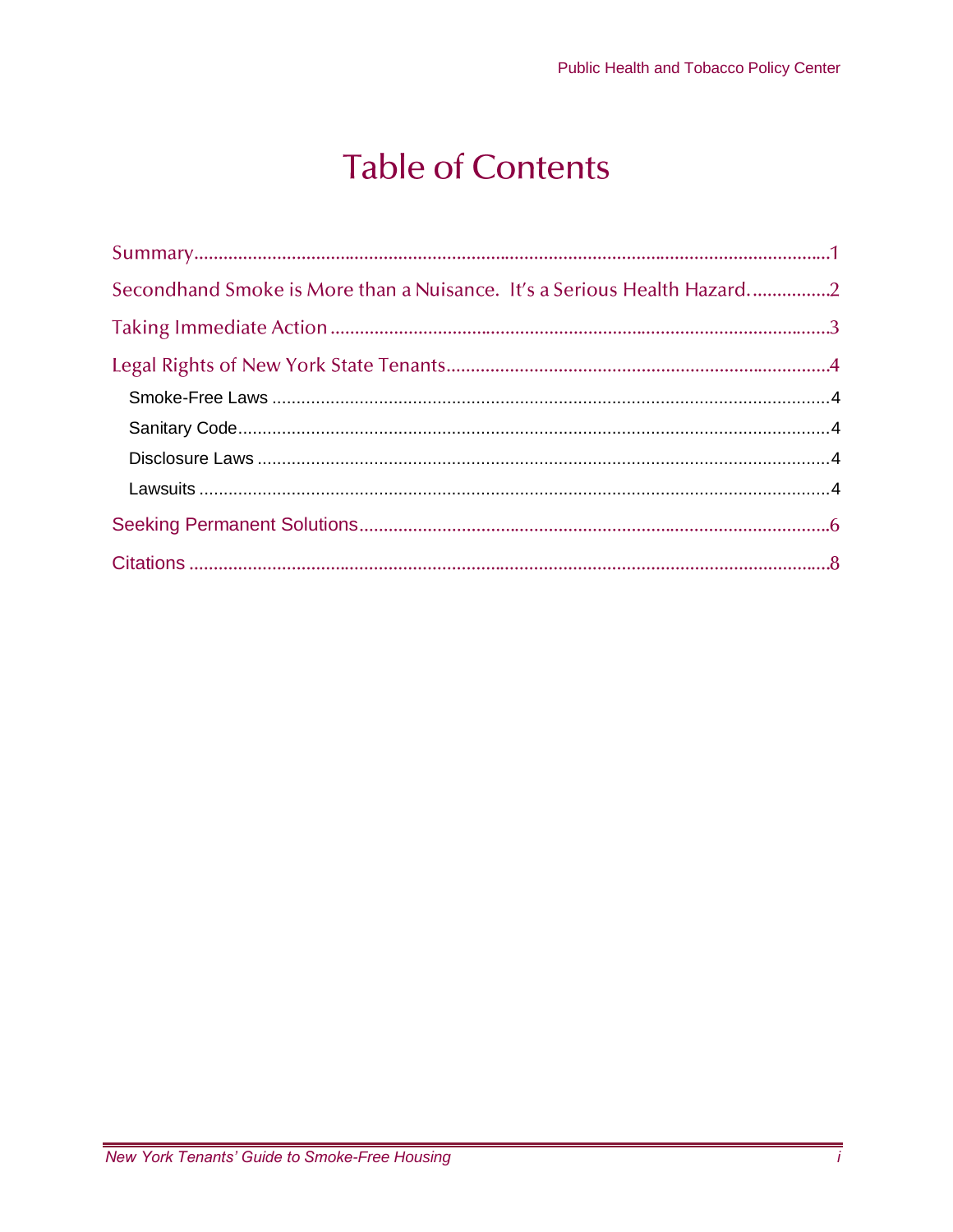# This page intentionally left blank.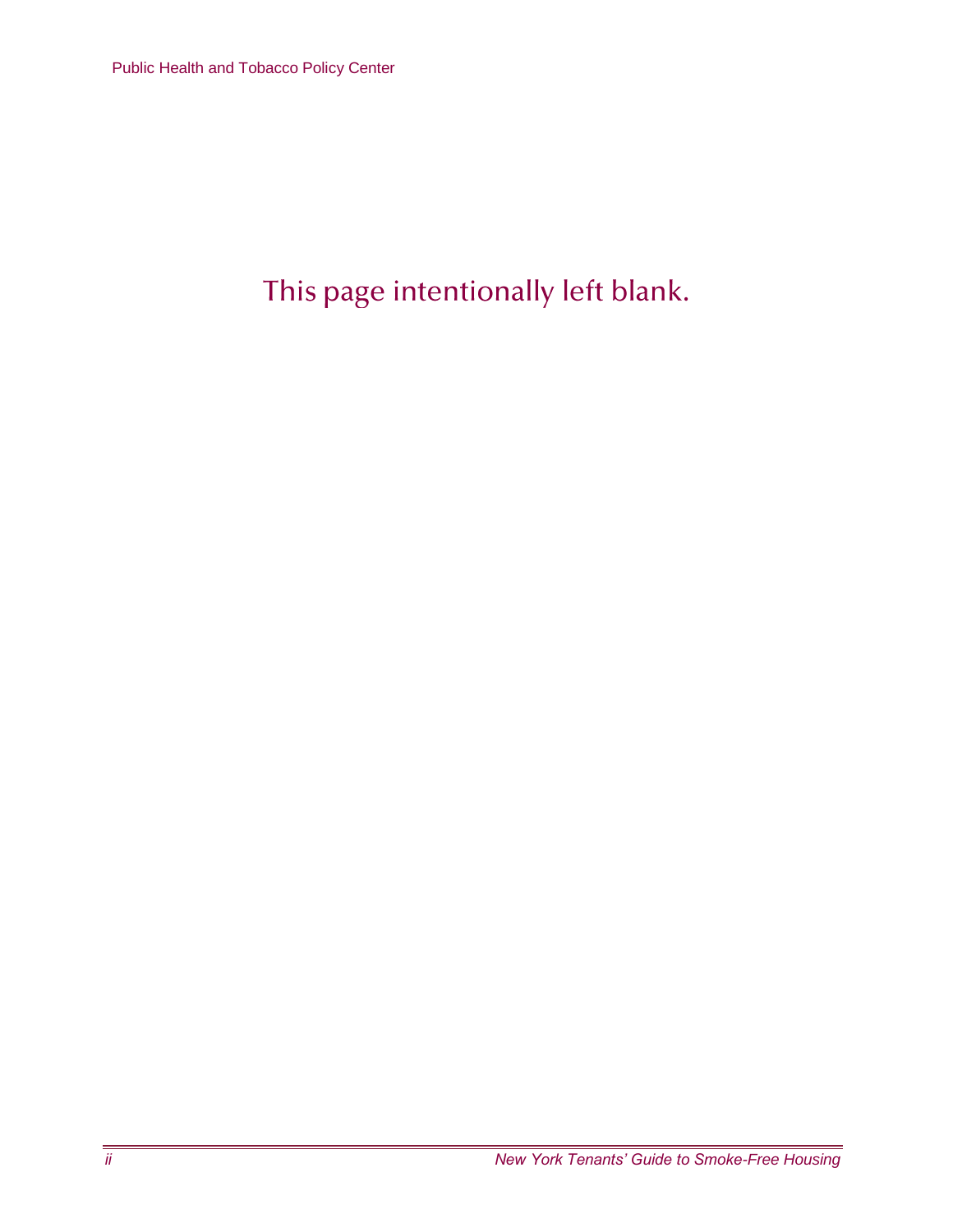## Summary

It is very likely that you are able to identify the odor of secondhand tobacco smoke when you come across it. However, are you aware that the secondhand smoke drifting into your apartment may pose a threat to the health of you and your family? As a Class A carcinogen, secondhand smoke has been classified within the same category as asbestos, benzene and arsenic. Accordingly, you may want to protect yourself and your family by reducing or eliminating your exposure to secondhand smoke in your home.

## First, learn the facts about secondhand smoke

For example:

- Secondhand smoke is the third leading preventable cause of death in the United States.
- Children exposed to secondhand smoke are more likely to develop asthma, bronchitis or sudden infant death syndrome (SIDS).
- Nonsmokers exposed to secondhand smoke for even a short period of time suffer immediate damage to their cardiovascular systems.

### **Next, look for solutions**

The most effective means of eliminating secondhand smoke exposure in a multi-unit building is to establish a smoke-free policy. Landlords may legally adopt such policies to prevent smoking in common areas and individual units, just as they can prohibit other disruptive or dangerous behavior. Not only is such a policy likely to be attractive to New York tenants (as evidenced by recent surveys), but it may also reduce the landlord's costs for maintenance and insurance.

If smoking occurs in common areas of the building, contact the New York Department of Health to find out if the Clean Indoor Air Act requires those places to remain smoke-free. The New York State Clean Indoor Air Act prohibits smoking in any indoor place of employment. Therefore, if your landlord employs cleaning crews or other staff, any area in which they work must remain smoke-free. For more information or to file a complaint, call 1-866-NYS CLEAN (1 866-697- 2532) or visit [www.health.ny.gov.](http://www.health.ny.gov/)

If your landlord is unwilling to establish a smoke-free policy in your building, there are measures you can take to protect yourself and your family. First begin by speaking to neighbors who smoke in your building. Inform them that secondhand smoke is seeping into your apartment and work together to implement an amicable solution. Second, you can ask your landlord to seal holes or cracks that allow smoke to infiltrate your unit. Although such measures have not been shown to completely eliminate exposure to secondhand smoke, they may help reduce the amount of smoke that infiltrates into your unit. Finally, you should educate yourself about your legal right to a safe living environment. While litigation should be a last resort, it is important for you to know how the law may protect you. More about these solutions may be found in this guide.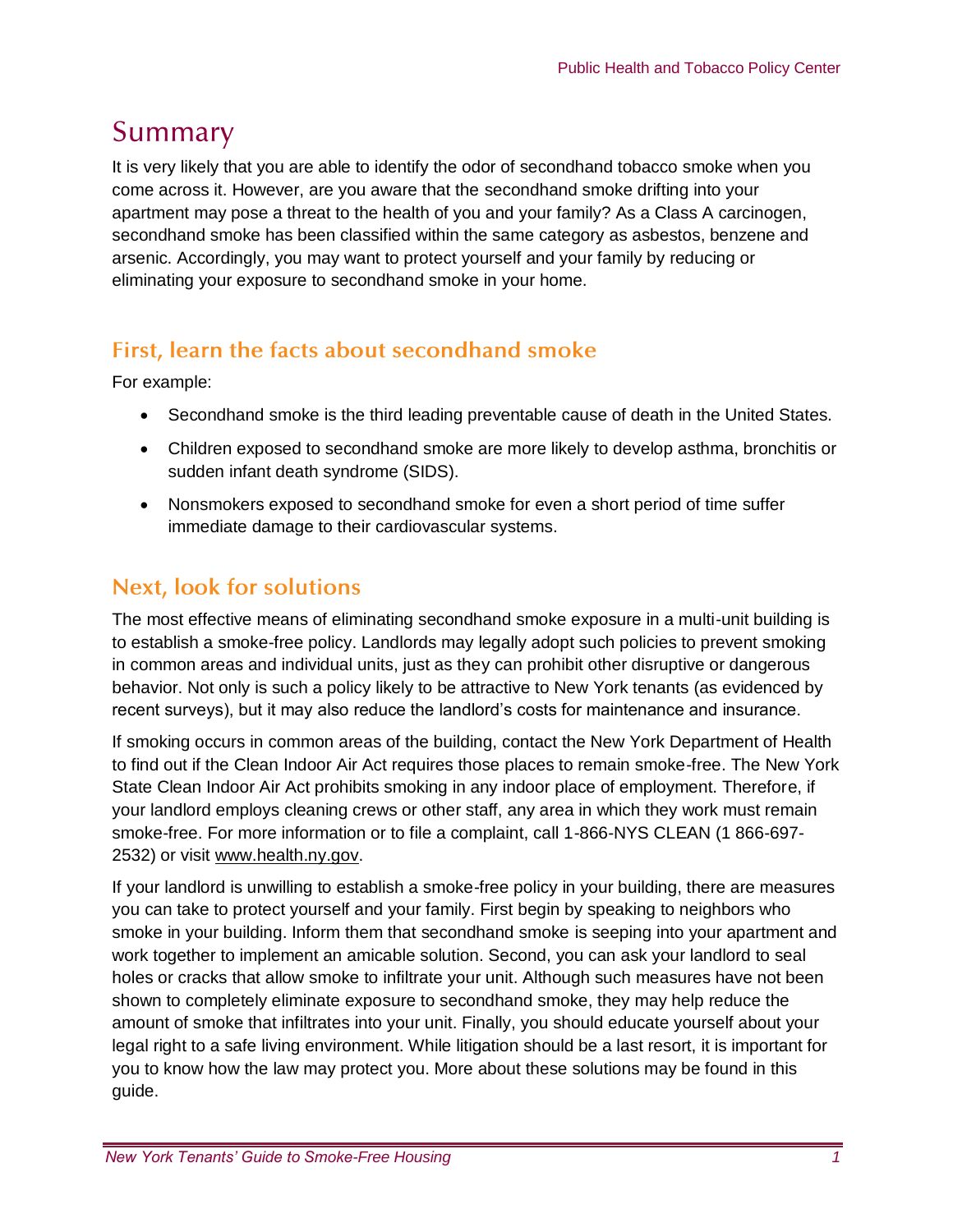## Secondhand Smoke is More than a Nuisance. It's a Serious Health Hazard.

Many people are unaware that the secondhand smoke entering their apartments from other units is actually harmful to their health. Smoke from one unit travels to neighboring units and common areas under doors, through cracks in the walls and floors, around light fixtures, plumbing and electrical outlets and through heating and ventilation ducts. Once inside the unit, secondhand smoke lingers in the air for hours.<sup>1</sup>

<span id="page-5-1"></span>Secondhand smoke is more than a nuisance: Secondhand smoke is responsible for the deaths of approximately 46,000 adults from heart disease, and 3,400 adults from lung cancer annually in the United States.<sup>2</sup> It contains more than 7,000 chemicals, and more than 70 of them are carcinogenic.<sup>3</sup> The United States Environmental Protection Agency considers secondhand smoke a Class A carcinogen,<sup>4</sup> and the U.S. Surgeon General has stated that "there is no riskfree level of exposure to secondhand smoke."<sup>5</sup>

Secondhand smoke has serious health consequences for nonsmokers:

- <span id="page-5-0"></span> Even short-term exposure to secondhand smoke has immediate adverse effects on the cardiovascular system and increases the risk for heart attack.<sup>6</sup>
- Secondhand smoke increases nonsmokers' risk of developing heart disease and lung cancer by 20 to 30 percent.<sup>7</sup>
- In children, secondhand smoke can cause ear and respiratory infections, increase the frequency and severity of asthma attacks, and increase the risk for sudden infant death syndrome (SIDS).<sup>8</sup>

In addition to the harms caused by secondhand smoke, nearly 1,000 people in the United States die each year in fires caused by cigarettes.<sup>9</sup>

Health and engineering experts agree that the *only* way to eliminate the health risks associated with indoor exposure to secondhand smoke is to prohibit all smoking activity.<sup>10</sup> Both the Surgeon General and U.S. Department of Housing and Urban Development have issued publications encouraging the adoption of smoke-free policies in multi-unit housing.<sup>11</sup>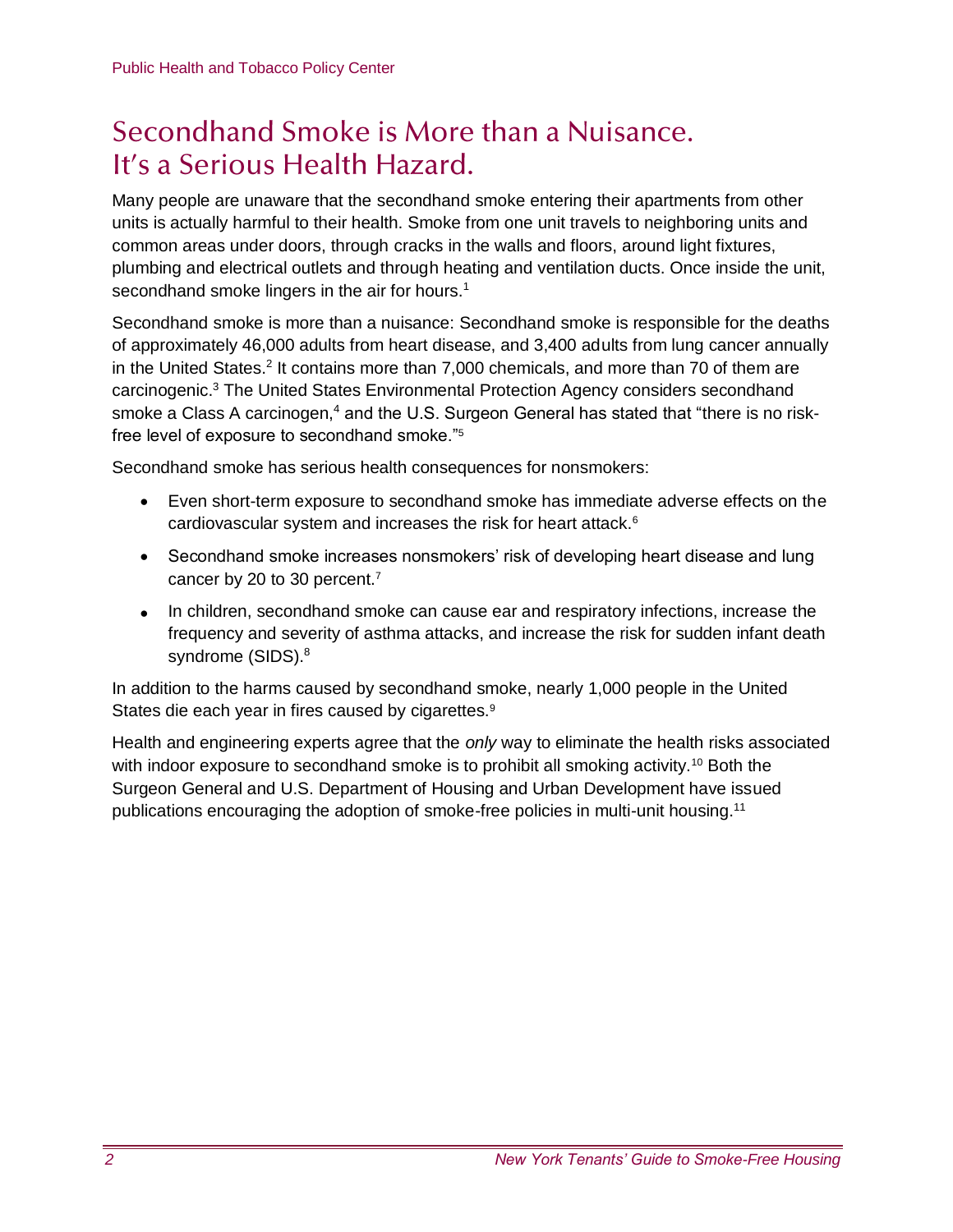## **Taking Immediate Action**

Although secondhand smoke cannot be completely eliminated from a multi-unit building without implementing a smoke-free policy, there are measures that tenants and landlords can take to reduce smoke infiltration.

Tenants can take the following steps to reduce exposure to secondhand smoke:

- Keep in mind that smokers may not realize that secondhand smoke is drifting into others' apartments or common areas. You can approach neighbors who smoke and make them aware of the issue. Ask for their help in reducing your exposure.
- If someone is smoking inside his apartment, ask him to consider smoking outside.
- If a neighbor is unwilling to smoke outside, speak with her and your landlord about making sure the neighbor's door is closed, and perhaps installing a door sweep to seal the space between the floor and door.
- If neighbors are smoking outside and smoke is drifting in through a window, either ask them to move away from the window or talk to your landlord about creating a designated smoking area away from doors and windows.
- Talk to your landlord about repairing cracks and holes in the walls, ceilings and floors where smoke is infiltrating your apartment. (To be most effective, these spaces should be sealed in both your apartment and the smoker's apartment.)
- Check the terms of your lease to determine if any "nuisance" clause or "quality of life" clause prohibits tenants from engaging in behaviors that interfere with other residents' enjoyment of the premises. If so, talk to your landlord and request that the provision be enforced to prohibit or restrict smoking in the building.

If your neighbor is unwilling to cooperate and if no other solution seems to work, request that your landlord relocate you to another apartment or building. Check the new apartment for secondhand smoke at different times during the day and week before moving in.

Keep in mind that these recommendations may not eliminate secondhand smoke from infiltrating your apartment. The only way to avoid such infiltration is to live in a smoke-free building.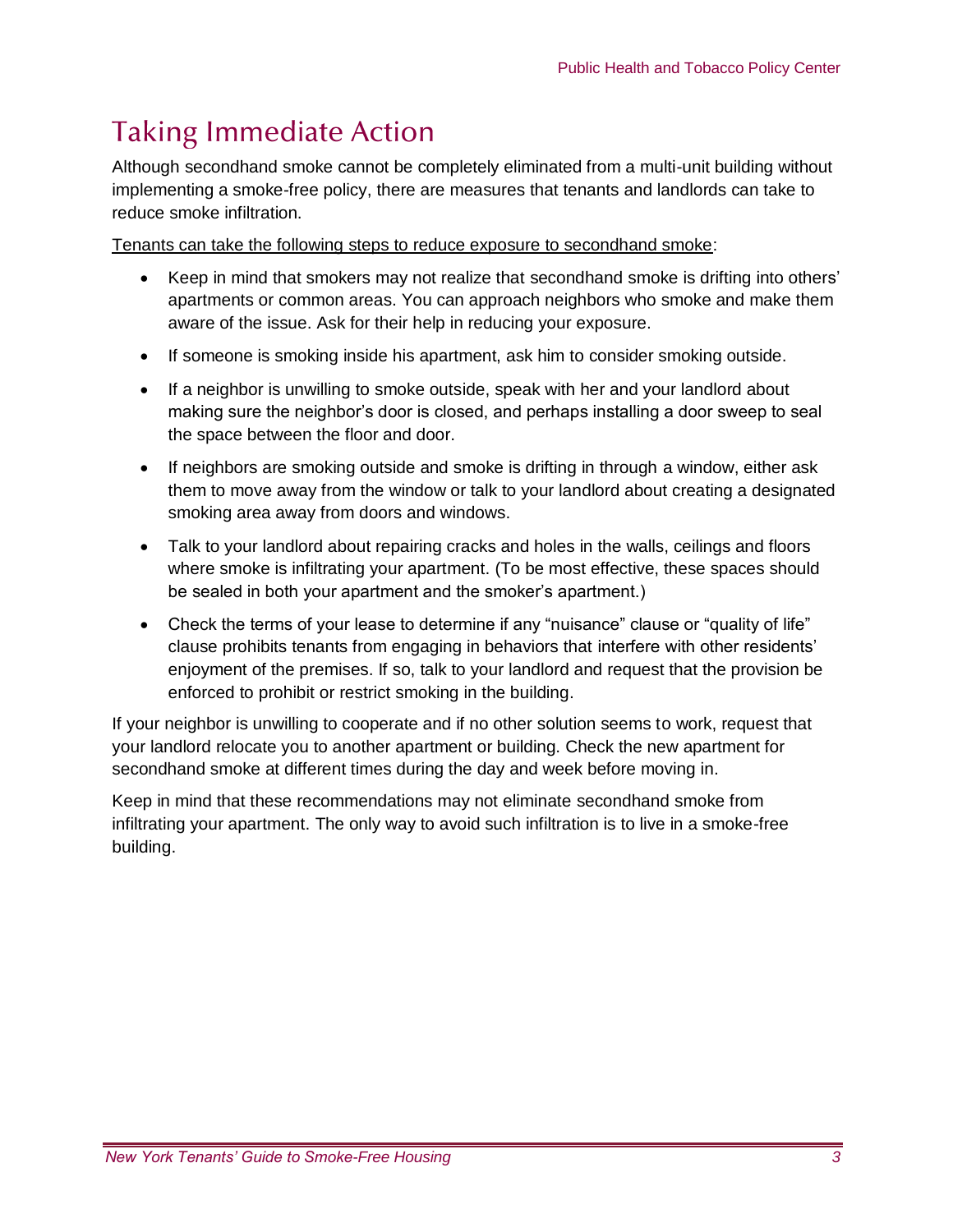## **Legal Rights of New York State Tenants**

### <span id="page-7-0"></span>**Smoke-Free Laws**

The New York State Clean Indoor Air Act prohibits smoking in any indoor areas within "places of employment." Places of employment include any indoor area under the control of the employer in which employees perform services. Therefore, if your landlord employs cleaning crews, managers or other staff, the areas in which they work should be smoke-free. Individuals may register a complaint of violations with their local board of health, county board of health or their district health office. For more information, call 1 866-NYS CLEAN (1 866-697-2532) or visit [www.health.ny.gov.](http://www.health.ny.gov/)

Some local jurisdictions also have their own smoke-free laws. For example, the New York City Smoke-Free Air Act of 2002 prohibits smoking in lobbies, stairwells, hallways, elevators, laundry rooms, and other common areas in residential buildings with ten or more units. Individuals can report violations by calling 311.

### <span id="page-7-1"></span>**Sanitary Code**

Your local or county board of health ensures that apartment buildings are in compliance with ventilation and other code requirements. Correcting code violations often helps address drifting secondhand smoke. Your health inspector may have experience with this issue and can speak with your landlord about changes that may help.

### <span id="page-7-2"></span>**Disclosure Laws**

Currently in New York, both the City of Buffalo and the County of Rockland have adopted disclosure laws which require landlords to give written notice of their smoking policy to current and prospective tenants. If you live in these jurisdictions, you have a right to know where smoking is or is not allowed in your multi-unit community.

### <span id="page-7-3"></span>**Lawsuits**

Tenants may have a right to take legal action against landlords or smoking tenants if smoke is drifting into their apartment. However, as litigation is expensive, time-consuming, and can strain relationships, it should be the last resort. For tenants who wish to explore legal action:

 Possible legal claims include claims for negligence, trespass, breach of the covenant of quiet enjoyment, nuisance, and violation of the warranty of habitability. If the exposure to secondhand smoke forced you to move out of your apartment, you may also have a claim for constructive eviction.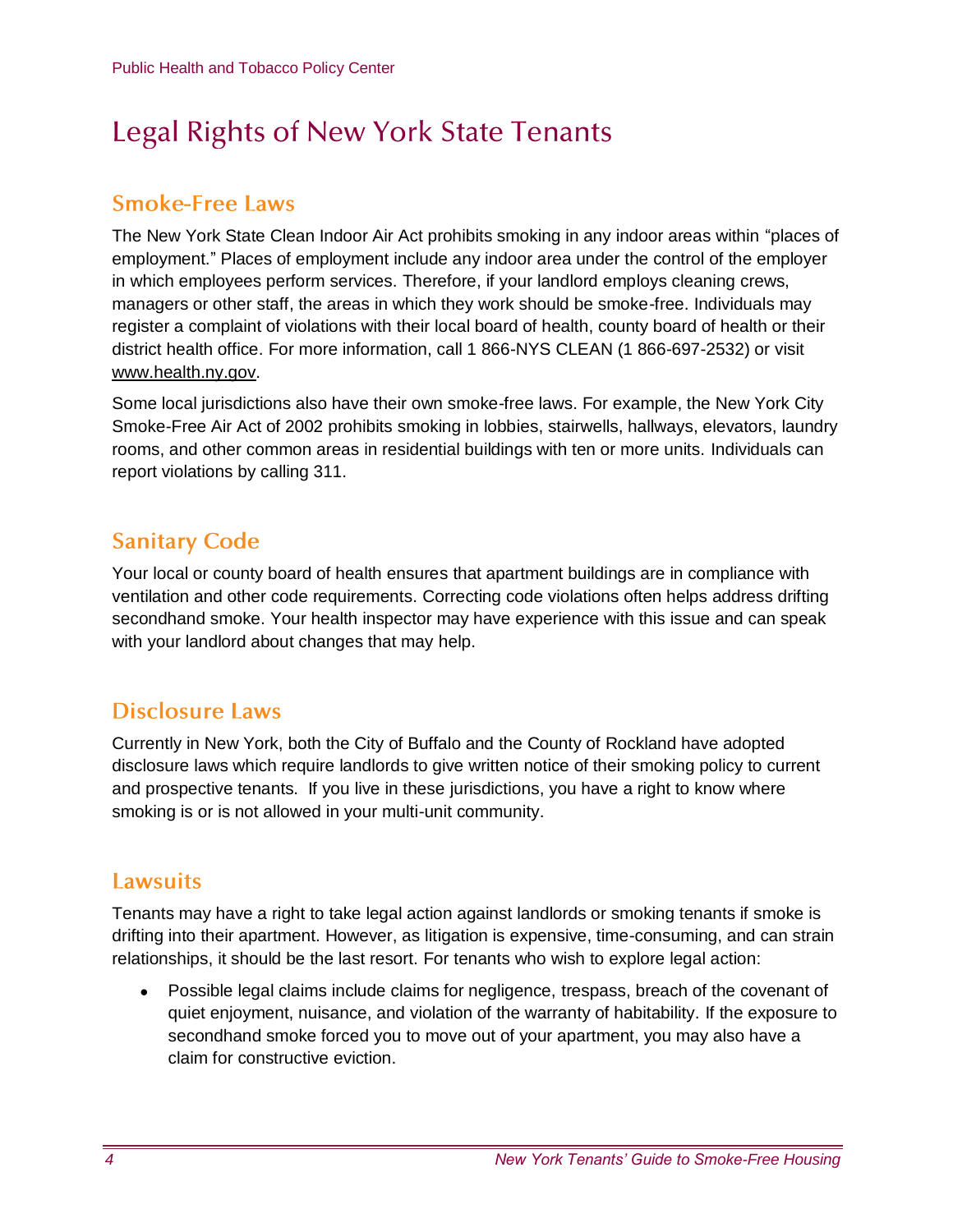- Although the outcome of a legal claim depends on the particular facts of the case, several recent New York cases have found that exposure to secondhand smoke constitutes a nuisance or violates the warranty of habitability. The warranty of habitability recognizes tenants' rights to "livable, safe, and sanitary apartments." The following are examples:
	- *Duntley v. Barr, 20 Misc. 3d 206, New York City Civil Court (2005)*. Court found that a private nuisance cause of action could be brought by a tenant against landlord or other tenant for secondhand smoke conditions. Tenant smoker was found to be liable to the adjoining non-smoker tenant for interfering with his use and enjoyment of his own premises.
	- *Poyck v. Bryant, 13 Misc. 3d 699, New York City Civil Court (2006).* The court held that the landlord's failure to address secondhand smoke traveling from one unit to a neighboring unit constituted a violation of New York's Real Property Law (RPL) §235-b (which codifies the landlord's warranty of habitability).
	- *Upper East Lease Associates, LLC v. Danielle Cannon, 30 Misc. 3d 1213(A), New York District Court (2011).* The Court held that a landlord violated the warranty of habitability when secondhand smoke from one tenant's apartment was allowed to infiltrate another's. Thus, the nonsmoking tenant was entitled to a reduction in rent.
- Disabled persons may be able to bring an action under the Federal Fair Housing Act (FHA) or complementary state law. Persons suffering from Chemical Sensitivity Disorder (MCS) or other ailments that are severely aggravated by exposure to secondhand smoke (such as COPD or asthma) may qualify as disabled for purposes of the FDA. The FHA requires that landlords make "reasonable accommodations in rules, policies, practices, or services…when such may be necessary to afford a handicapped person equal opportunity to use and enjoy a dwelling unit, including public and common use areas."<sup>12</sup>
- Documentation is essential for legal action. If you think that secondhand smoke is contributing to an illness, speak with your doctor, who may be able to provide you with documentation that you can use when speaking with your landlord or to support legal action. In addition, document all interactions with your landlord or neighbors that may be relevant to a legal case, as well as all costs that you incur in your effort to reduce exposure to secondhand smoke.

For more information about legal options, consult an attorney in your jurisdiction. The New York State Bar Association (NYSBA) can assist you in locating an attorney in your area. The NYSBA can be contacted at 1-800-342-3661 or [http://www.nysba.org/.](http://www.nysba.org/) If you cannot afford an attorney, assistance may be available from a legal aid association. You can visit <http://www.lawhelp.org/ny/> for more information.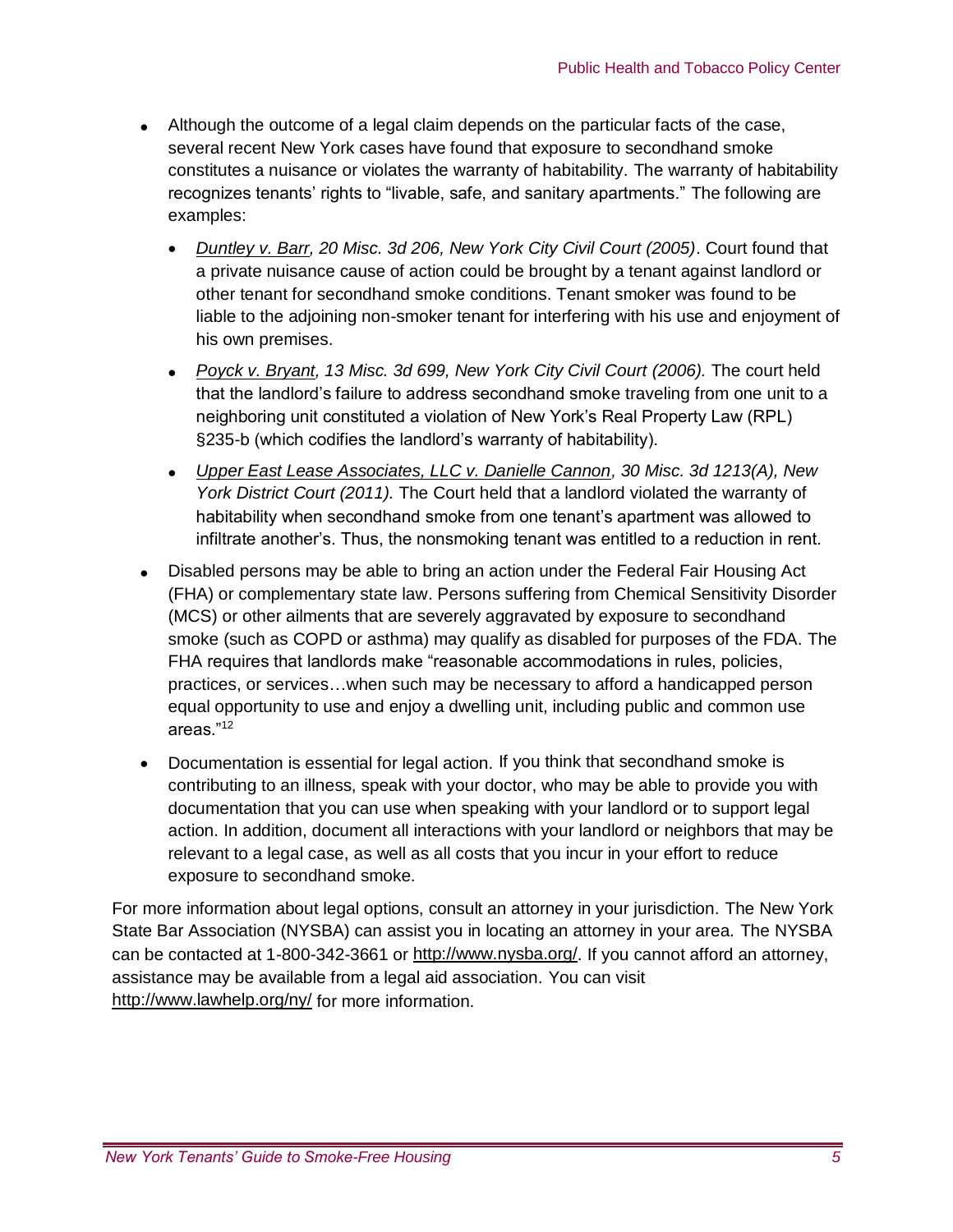## <span id="page-9-0"></span>**Seeking Permanent Solutions**

As stated previously in this guide, there is no safe level of exposure to secondhand smoke. The most effective way to eliminate secondhand smoke exposure in a multi-unit building is for the landlord or property manager to implement a smoke-free policy throughout the entire building.

To make a persuasive argument in favor of a smoke-free policy, tenants should be sure to make the issue relevant to their landlord. Property owners and managers are generally interested in keeping costs down and relieving conflicts among tenants. The following steps may help you in your discussions with your landlord:

- Document the problem and determine the source of the smoke and the method of infiltration to your unit or common areas.
- Survey neighbors' experiences with secondhand smoke in their units and common areas of the building. Ask their opinions about going smoke-free or establishing rules that protect nonsmokers from secondhand smoke exposure. This information may be helpful in persuading the landlord to seriously consider smoke-free policies.
- When proposing smoke-free policies, inform your landlord that going smoke-free:
	- Increases the number of potential tenants. Surveys indicate that the demand for smoke-free housing among New Yorkers is increasing.<sup>13</sup>
	- Reduces the amount of money necessary to clean and repair smoking units (e.g., cleaning and repainting, replacing burned countertops, carpeting or flooring, and eliminating odors).
	- Reduces the threat of fires and may reduce insurance costs. A leading cause of residential fires is the use of cigarettes and other combustible tobacco products, 14 which cause over \$400 million in property damage nationwide each year.<sup>15</sup> As a result, some insurance companies offer discounts on properties that prohibit smoking.<sup>16</sup>
	- May reduce conflicts between neighbors. In the absence of a smoke-free policy, landlords may be repeatedly called upon to settle disputes relating to secondhand smoke that drifts between units.
	- May reduce the landlord's legal liability.<sup>17</sup> Tenants have filed claims against landlords and other tenants for the harm caused by exposure to secondhand smoke. A smokefree policy could reduce the possible causes of action arising in response to exposure to secondhand smoke.
- Assure your landlord that going smoke-free is legal, enforceable, straightforward and inexpensive. There is no constitutional right to smoke, and although smoking is a legal activity for adults, people do not have the right to smoke in any manner they choose. There are no federal, state, or local laws that prevent apartment owners and managers from adopting smoke-free policies. Such policies do not discriminate against smokers; they simply require people to smoke outdoors, where their secondhand smoke will not drift into neighboring units.<sup>18</sup> The experience of landlords across the country suggests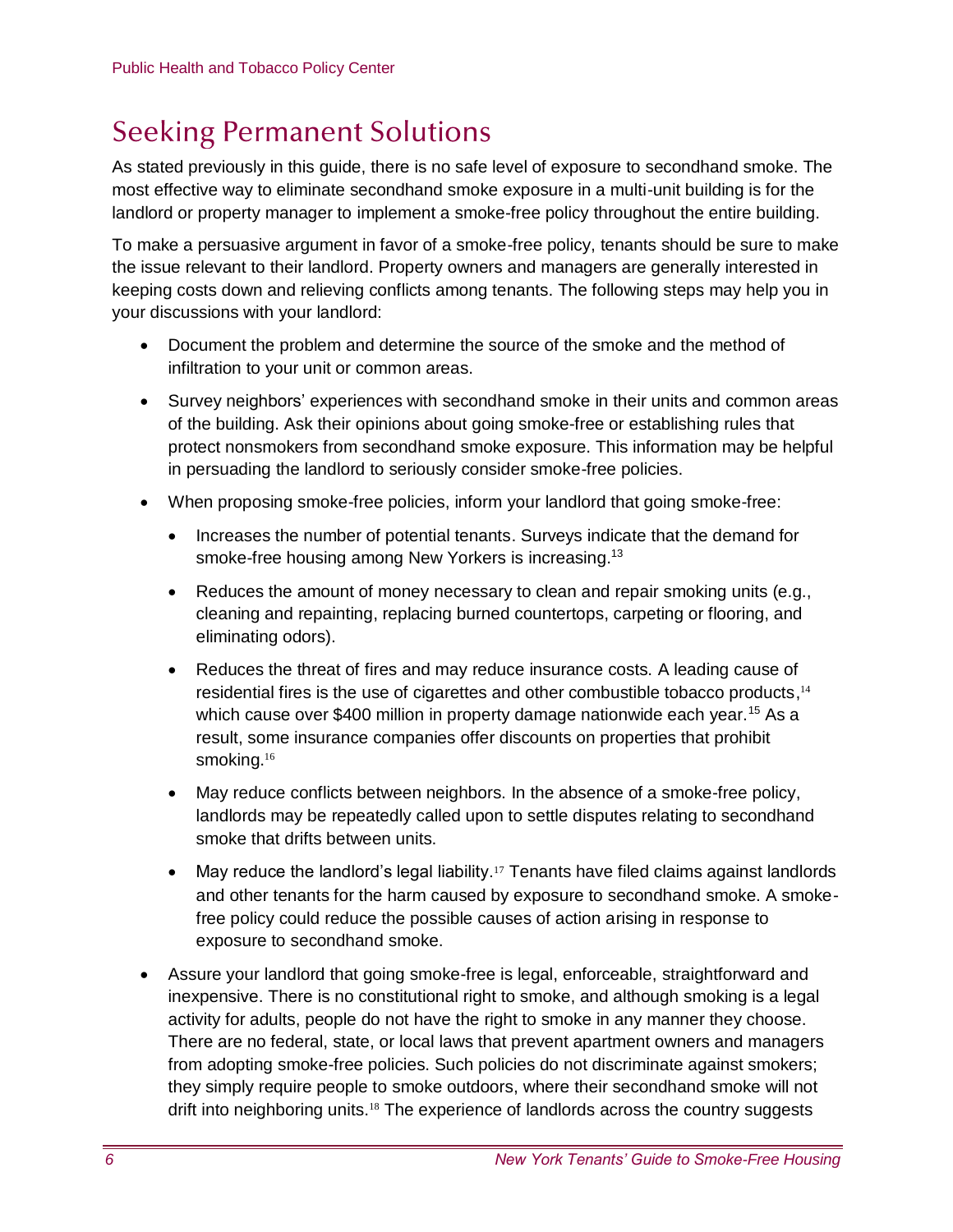that smoke-free policies are not difficult to implement and are largely self-enforcing. Tools available at [www.smokefreehousingny.org](http://www.smokefreehousingny.org/) provide landlords with guides and templates necessary for implementing smoke-free policies.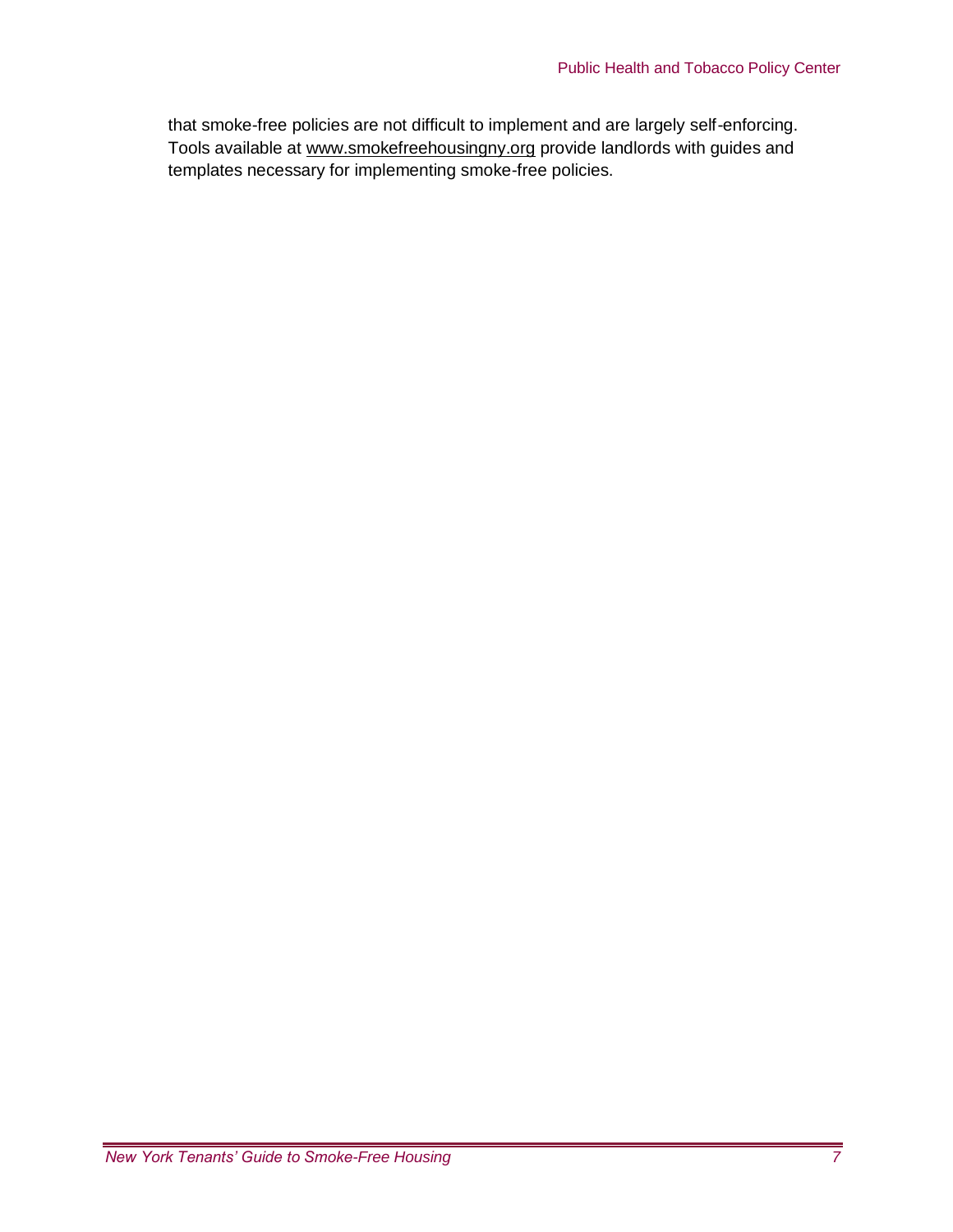## <span id="page-11-0"></span>**Citations**

<sup>1</sup> CA ENVTL. PROT. AGENCY, Identification of Environmental Tobacco Smoke as a Toxic Air Contaminant (2005).

<sup>2</sup> CENTERS FOR DISEASE CONTROL, *Secondhand Smoke (SHS) Facts*,

[http://www.cdc.gov/tobacco/data\\_statistics/fact\\_sheets/secondhand\\_smoke/general\\_facts/index.htm](http://www.cdc.gov/tobacco/data_statistics/fact_sheets/secondhand_smoke/general_facts/index.htm) (last visited July 6, 2011).

3 *Id*.

<sup>4</sup> Press Release, U.S. EPA, EPA Designates Passive Smoking a "Class A" or Known Human Carcinogen (January 7, 1993) *available at* http://www.epa.gov/history/topics/smoke/01.html.

<sup>5</sup> U.S. SURGEON GENERAL, *The Health Consequences of Involuntary Exposure to Tobacco Smoke: A Report of the Surgeon General* (2006), *available at* 

<http://www.surgeongeneral.gov/library/secondhandsmoke/report/executivesummary.pdf> [hereinafter Surgeon General's Report].

<sup>6</sup> WORLD HEALTH ORGANIZATION, *10 Facts on Secondhand Smoke*,

http://www.who.int/features/factfiles/tobacco/en/index.html (last visited Sept. 22, 2011); Surgeon General's Report, *supra* note [5.](#page-5-0)

<sup>7</sup> WORLD HEALTH ORGANIZATION, *supra* note 7; Surgeon General's Reprt*, supra* not[e 5.](#page-5-0)

<sup>8</sup> CENTERS FOR DISEASE CONTROL, *supra* note [2.](#page-5-1)

**<sup>9</sup>** U.S. FIRE ADMIN., *Smoking and Fire Safety*,

http://www.usfa.dhs.gov/citizens/home\_fire\_prev/smoking.shtm (last visited Sept. 22, 2011)..

**<sup>10</sup>** Surgeon General's Report, *supra* note [5;](#page-5-0) AMERICAN SOCIETY OF HEATING, REFRIGERATION, AND AIR-CONDITIONING ENGINEERS, INC., *Position Document on Environmental Tobacco Smoke*, *available at* [http://www.ashrae.org/File%20Library/docLib/Public/20090120\\_pos\\_ets.pdf.](http://www.ashrae.org/File%20Library/docLib/Public/20090120_pos_ets.pdf)

<sup>11</sup> U.S. DEP'T OF HOUSING & URBAN DEVEL., *Leading our Nation to Healthier Homes: The Healthy Homes Strategic Plan,* 7 (2009), *available at* [http://www.hud.gov/offices/lead/library/hhi/hh\\_strategic\\_plan.pdf;](http://www.hud.gov/offices/lead/library/hhi/hh_strategic_plan.pdf) U.S. SURGEON GENERAL, *The Surgeon General's Call to Action to Promote Healthy Homes* (2009), *available at* [http://www.surgeongeneral.gov/topics/healthyhomes/actions.pdf.](http://www.surgeongeneral.gov/topics/healthyhomes/actions.pdf)

<sup>12</sup> U.S. DEP'T OF HOUSING AND URBAN DEVEL., *Reasonable Accommodations Under the Fair Housing Act,* 1 (2004), *available at* [http://www.hud.gov/offices/fheo/library/huddojstatement.pdf.](http://www.hud.gov/offices/fheo/library/huddojstatement.pdf)

<sup>13</sup> DANIELLE R. LANGE & MICHELLE H. WILDGRUBE, *A Legal Memorandum for Adoption of Smoke-Free Policies in Multi-Unit Housing*, 2 (2011), *available at*

[http://www.breathefreely.org/pdf/SFHNY\\_Legal\\_Memo.pdf \(](http://www.breathefreely.org/pdf/SFHNY_Legal_Memo.pdf)a recent survey of renters in NYC indicated 66% of renters prefer smoke-free communities and 58% would pay more to live in a smoke-free building.) **<sup>14</sup>** JOHN R. HALL, JR. NAT'L FIRE PROT. ASS'N, *The Smoking-Material Fire Problem,* 1 (2007), *available at* 

http://www.nfpa.org/assets/files/PDF/OS.SmokingMaterials.pdf. <sup>15</sup> *Id.* at 10.

**<sup>16</sup>** *See* TOBACCO CONTROL LEGAL CONSORTIUM, *Regulating Smoking in Multi-Unit Housing – Tips and Tools* (2011)*, available at* http://publichealthlawcenter.org/resources/regulating-smoking-multi-unithousing-tips-and-tools-2011*.*

**<sup>17</sup>** Id.

<sup>18</sup> Because renters' rights are governed by contractual lease agreements, smoke-free policies may have to be implemented gradually as each unit's lease comes up for renewal. Since most residential leases are for one-year terms, must buildings are able to implement a smoke-free policy within one year.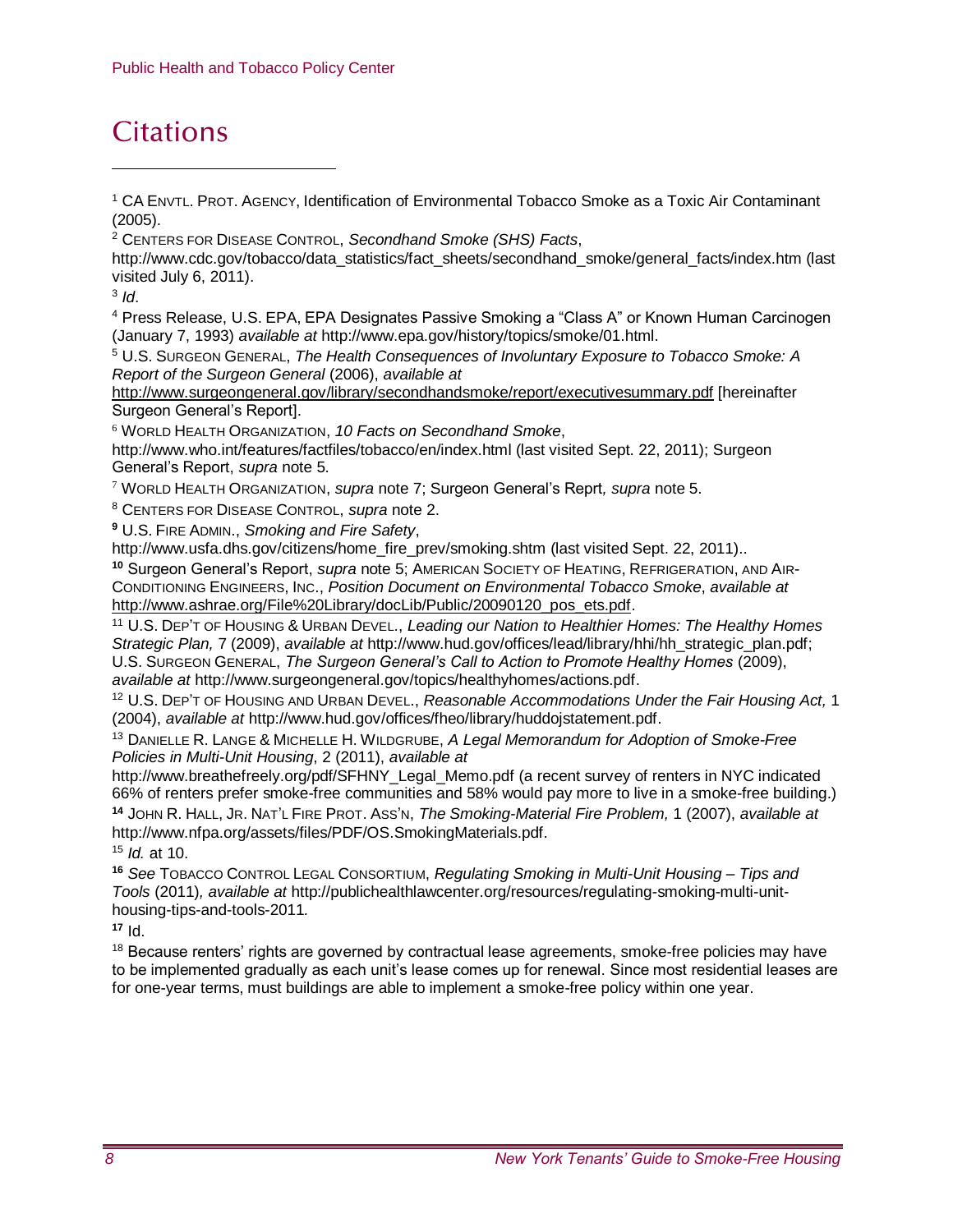This page intentionally left blank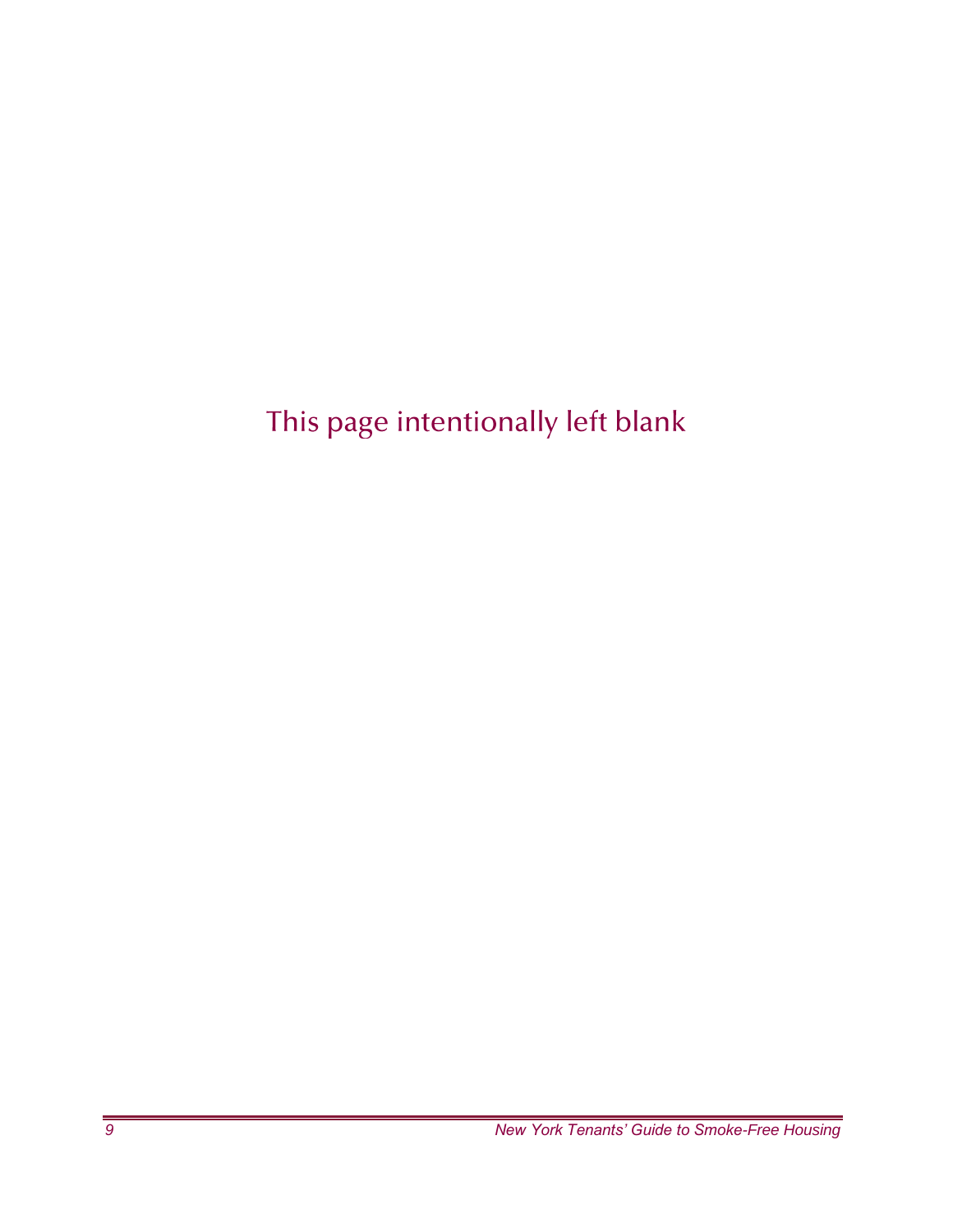

## *Providing legal expertise to support policies benefiting the public health.*

The **Public Health and Tobacco Policy Center** is a legal research Center within the Public Health Advocacy Institute. Our shared goal is to support and enhance a commitment to public health in individuals and institutes who shape public policy through law. We are committed to research in public health law, public health policy development; to legal technical assistance; and to collaborative work at the intersection of law and public health. Our current areas of work include tobacco control and chronic disease prevention. We are housed at the Northeastern University School of Law in Boston, Massachusetts.

#### What We Do

#### **Research & Information Services**

- analyze and contextualize the legal landscape and scientific evidence base for emerging issues in tobacco control and other public health policy areas
- develop model policies for implementation at the organizational, municipal, or state level
- compile and analyze policy initiatives and litigation related to impactful health policy

#### **Legal Technical Assistance**

- assist local governments with identifying effective, feasible policy responses addressing public health concerns
- draft tailored policies to address municipalities' unique concerns
- assist local governments with policy enactment and implementation

#### **Education & Outreach**

- conduct in-person and online trainings that convey the legal landscape for promising policy interventions, their potential impact on a public health problem, best practices, common obstacles, and lessons learned
- facilitate strategic planning for public health agencies and other regulators
- maintain website featuring technical reports, model policies, fact sheets, toolkits, story maps, summaries of tobacco control laws
- impact development of national and federal tobacco control laws and regulations, including through collaboration with partners and *amicus curiae* briefs

### Find Us Online

#### *www.tobaccopolicycenter.org*

The Policy Center's website provides information about local policy interventions to improve population health. We highlight factors driving tobacco use and policy solutions addressing these factors; authority and rationale for implementing local tobacco controls, and relevant federal, state, and local policies in effect in New York State. We provide contextualized summaries of recent court cases affecting tobacco product and sales [regulation, newsletter summ](http://twitter.com/CPHTP)aries of relevant current issues, and more. The website provides convenient access to the Policy Center's technical reports, toolkits, model policies, f[act sheets,](https://www.facebook.com/pages/Center-for-Public-Health-Tobacco-Policy/252513374777925) presentations, and story maps.

#### *twitter.com/TobaccoPolicy facebook.com/TobaccoPolicy*

Follow us on Twitter and Facebook for policy updates and current events.

#### Requests for Legal Technical Assistance

The Public Health and Tobacco Policy Center provides legal background and policy guidance for research, development, and implementation of tobacco control strategies and policies. We do not represent clients or provide legal advice. The Policy Center is a resource for the New York tobacco control community. Individuals from state-funded coalitions and local governments may contact us with tobaccorelated legal or policy issues at **tobacco@tobaccopolicycenter.org**.